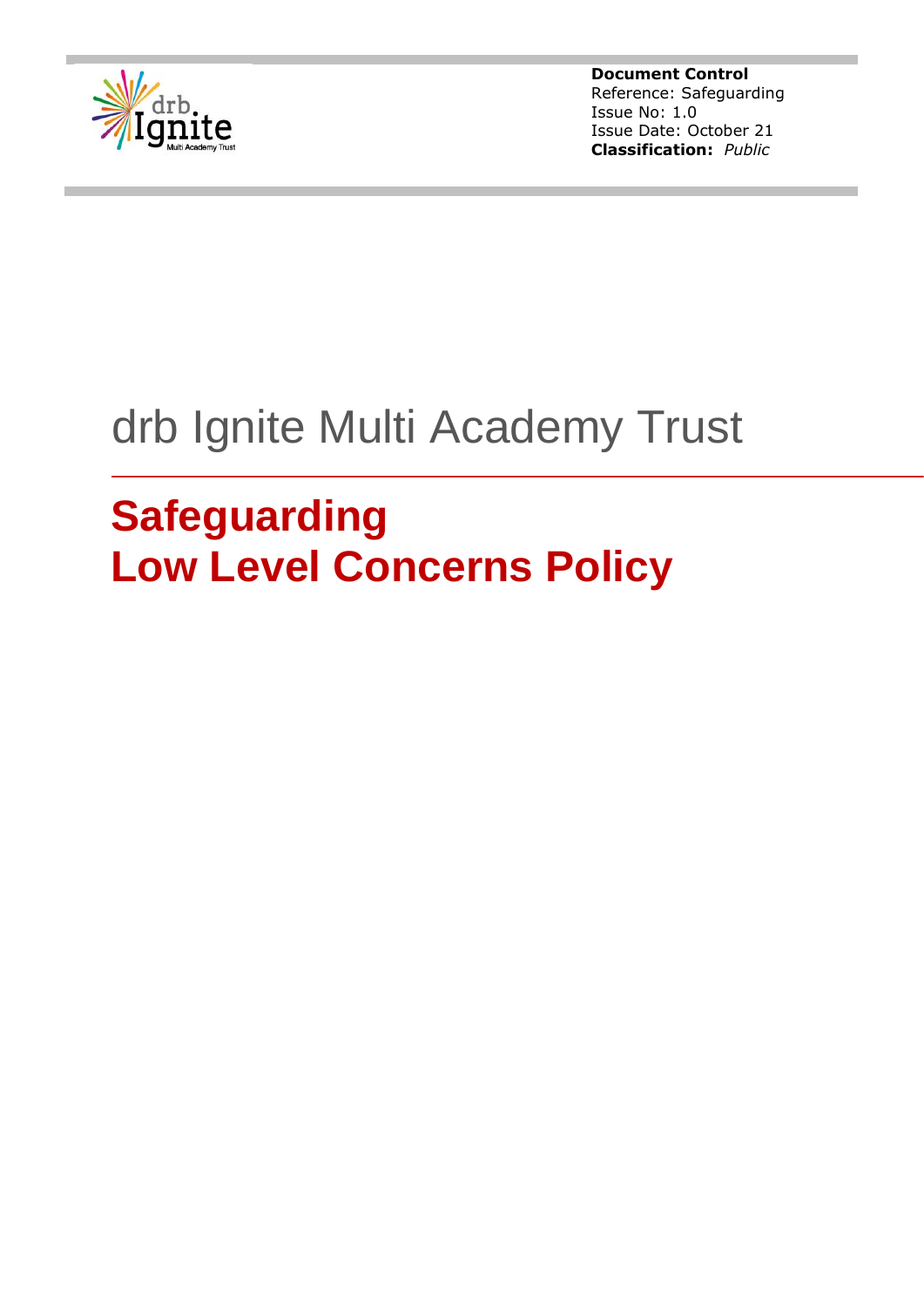

# **Introduction**

The Trust and its schools have a range of duties in relation to safeguarding pupils and take these responsibilities very seriously through an embedded *culture of safeguarding*. The statutory guidance *Keeping Children Safe in Education 2021* provides an overview of duties with regard to the reporting of *low-level safeguarding concerns*. This Policy sets out the Trust's approach to the reporting of low-level concerns.

# **Alignment with Trust key principles**

Our Trust has four key operating principles, all of which relate directly or indirectly to this policy.

- Outstanding pupil experience
- Excellence in education
- Impactful teaching
- Effective partnerships

## **Purpose of the policy**

The Trust believes every child attending a Trust school should be able to learn in an enjoyable and safe environment and be protected from all forms of abuse. This is the responsibility of *everyone* involved with the Trust and its schools.

The Trust recognises that a critical step to safeguarding is to ensure that all those who work with children behave appropriately and that any concerns about an adult's behaviour are identified early and are managed promptly and appropriately.

The purpose of the Trust's *Low-Level Concerns Policy* is to:

- support the Trust's *culture of safeguarding* by enabling staff to feel confident to report any concern, no matter *how small* that concern is.
- ensure the welfare and interests of the child are kept *paramount* in all circumstances regardless of age, ability or disability, gender reassignment, race, religion or belief, sex or sexual orientation and socio-economic background.
- ensure all allegations, suspicions of harm and/or abuse and related concerns, are *taken seriously* and responded to *swiftly*, fairly and appropriately.
- support everyone to **work in partnership** to promote the welfare, health, safety and development of a child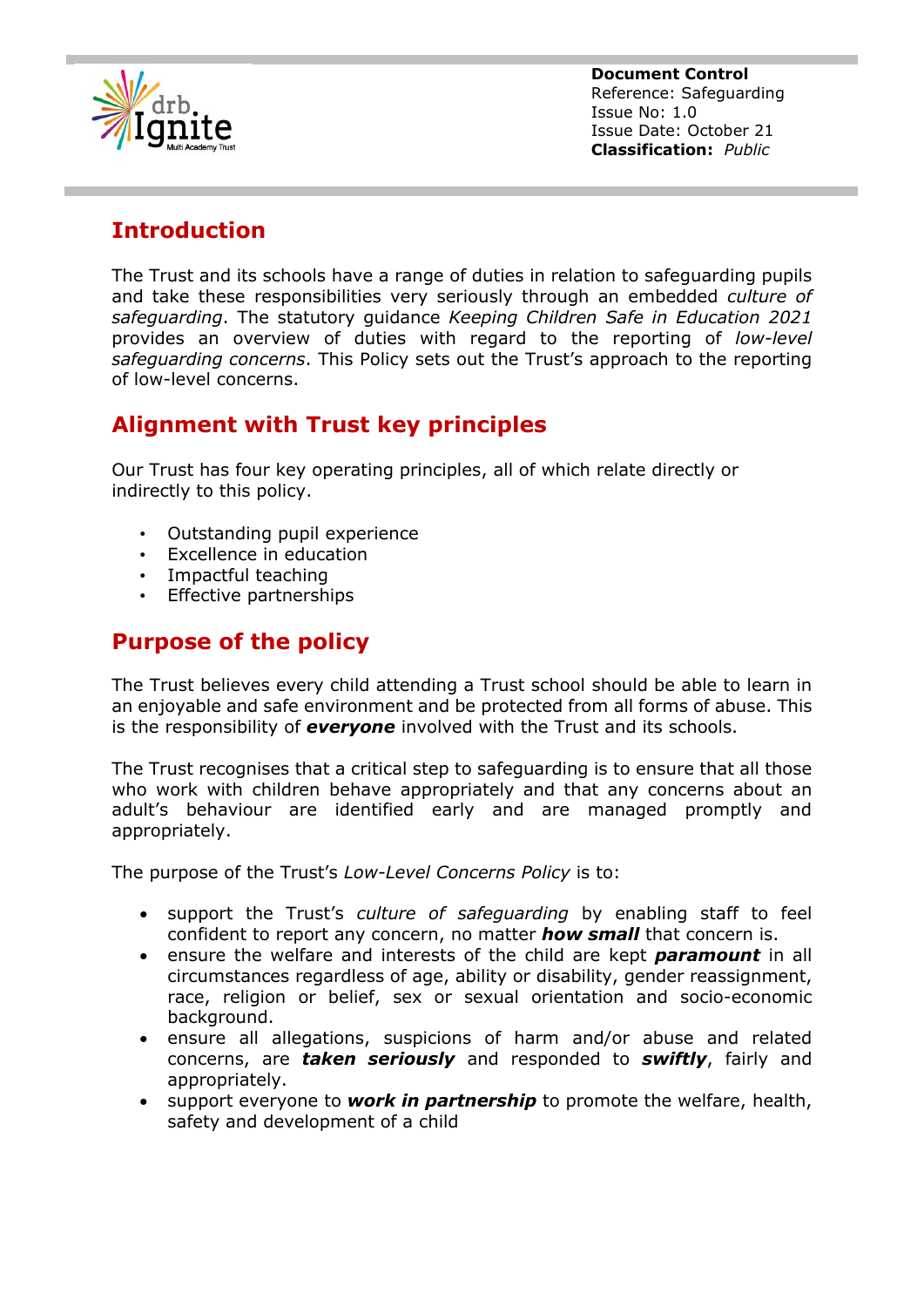

The policy focuses on low-level concerns regarding adults' behaviour towards children by ensuring the Trust is compliant with KCSiE 2021 by:

- supporting and promoting a culture of openness
- supporting staff to be clear about and confident to distinguish between expected, concerning and problematic adult behaviour
- expecting staff to share any low-level concern with the school's designated safeguarding lead or headteacher
- identifying concerning, problematic or inappropriate behaviour
- addressing unprofessional behaviour at an early stage
- providing responsive, sensitive and proportionate handling of such concerns
- helping to identify weaknesses in the Trust/school's safeguarding systems

#### **For note:**

This policy applies to all trustees, leaders, staff, visitors and volunteers. This policy should be read alongside the following Trust policies:

- Safeguarding and Child Protection Policy and Procedures (Birmingham and Dudley versions)
- Staff Code of Conduct
- Trustee Code of Conduct
- Whistleblowing Policy
- Platforming Policy

## **Concerns that are NOT covered by this Policy**

## **Allegations**

An *allegation* means that it is alleged that a person who works with children has:

- behaved in a way that has harmed or may have harmed a child
- possibly committed a criminal offence against a child
- behaved towards a child in a way that indicates they may pose a risk of harm to that child
- behaved in a way in their personal life that raises safeguarding concerns.
- behaved or may have behaved in a way that indicates they may not be suitable to work with children.

#### **For note:**

These concerns do not have to directly relate to a child, but could for example, include:

- an arrest for possession of a weapon
- having, as a parent or carer, become subject to public protection procedures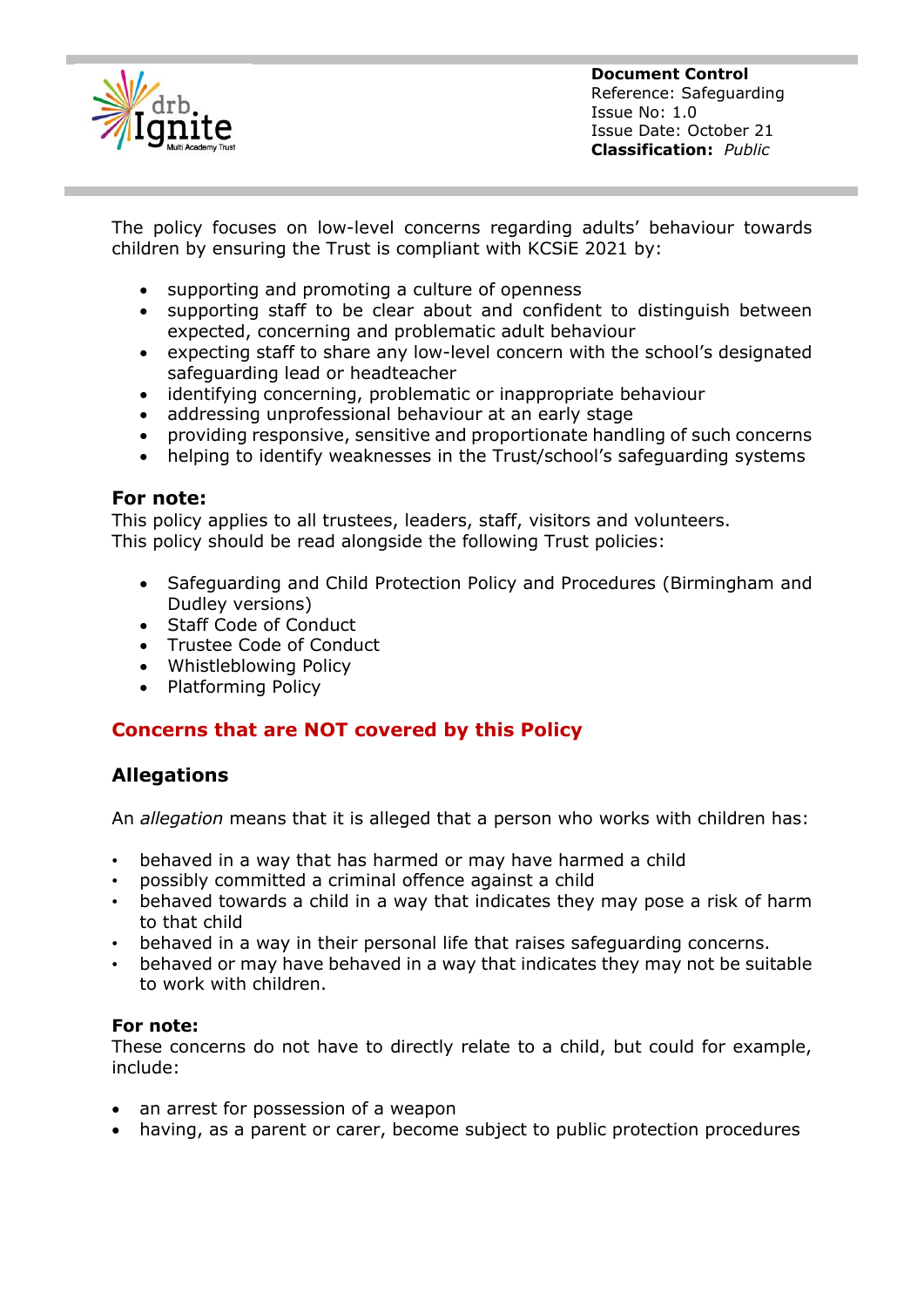

## **Safeguarding concerns**

- Clear concerns about a child's safety or welfare
- Concerns regarding peer-on-peer abuse
- Platforming behaviours

To report a concern of child peer-on-peer abuse, platforming or the welfare of a child refer directly to the Trust's *Safeguarding and Child Protection Policy* and procedures. All Trust safeguarding policies and associated information can be found on the Trust website and individual school websites.

## **Concerns that ARE covered by this Policy**

#### **Low-level concerns**

A low-level concern about an adult's behaviour towards a child that does not meet the allegation and safeguarding thresholds set out above, or is not otherwise serious enough to consider a further referral

A low-level concern is any concern, no matter how small, and even if no more than a *nagging doubt* or *a sense of unease* that an adult may have acted in a manner which:

- is not consistent with the Trust's safeguarding policy and procedures
- relates to conduct outside of work which, even if not linked to a particular act or omission, has caused a sense of unease about that adult's suitability to work with children

## **What to do if there is a low-level concern**

All low-level concerns should be referred to the Trust/school designated safeguarding lead (DSL) or headteacher.

It is important to

- share concern with the DSL asap and within 24 hours of becoming aware of it
- in the absence of the DSL inform the headteacher
- if behaviour relates to the DSL, share the concern with the headteacher
- if behaviour relates to the headteacher share the concern with the Trust's Executive Director for School Improvement
- if behaviour relates to an executive team member share the concern with the Trust CEO
- if behaviour relates to the CEO share the concern with the Trust Chair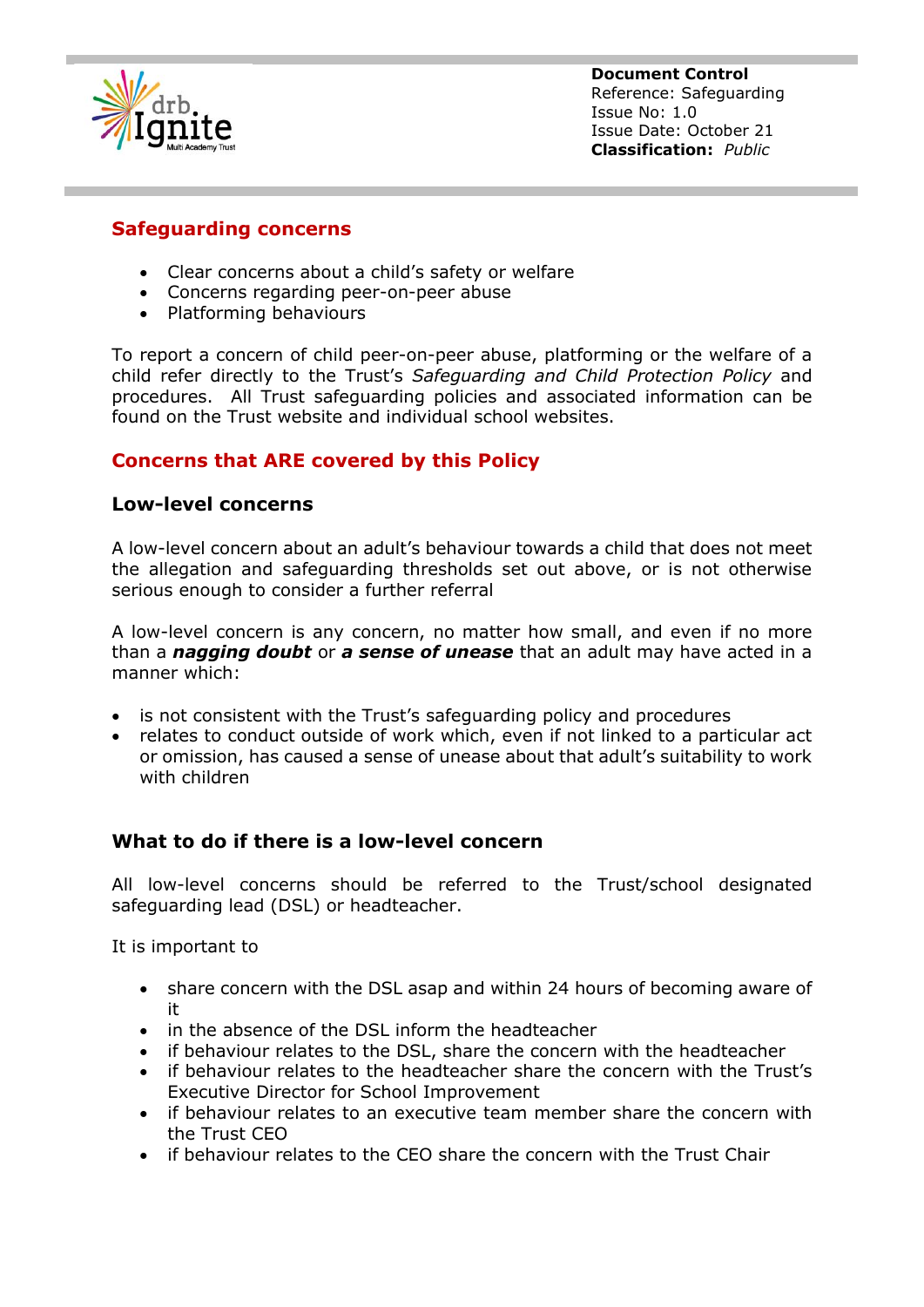

• if behaviour relates to a trustee share the concern with the Trustee Safeguarding Lead and Trust Chair

#### **Trust procedure for managing a low-level concern**

#### **Step 1 - Initial concern raised**

In the first instance, staff should report verbally to their DSL or to their headteacher and a written summary of concern will be completed using the Trust's *Low-Level Concerns Reporting Template*.

#### **For note:**

- Sound professional judgment of DSL should be used in determining what information is necessary to record for safeguarding purposes
- The record should include brief context, concise details, and relevant incidents
- The record should be signed, timed and dated.

#### **Step 2 - Response by DSL and/or headteacher**

- The DSL/headteacher should allow enough time to speak to the person who is raising the concern and ensure their concern is reported accurately
- The DSL/headteacher should review the information and decide whether the behaviour is:
	- entirely consistent with Trust's *Safeguarding and Child Protection Policy and Procedure*
	- constitutes a low-level concern
	- serious enough to consider a further referral/escalation
	- serious enough to be reclassified as an allegation and referred to the Trust, LADO or any other statutory agencies having considered any other previous low-level concerns about this individual.

If the DSL/headteacher is in any doubt of points above, they should seek immediate advice from the Trust. The DSL/headteacher must use the recording template to make records of:

- all internal conversations
- all external conversations
- their determination
- the rationale for their decision
- any action taken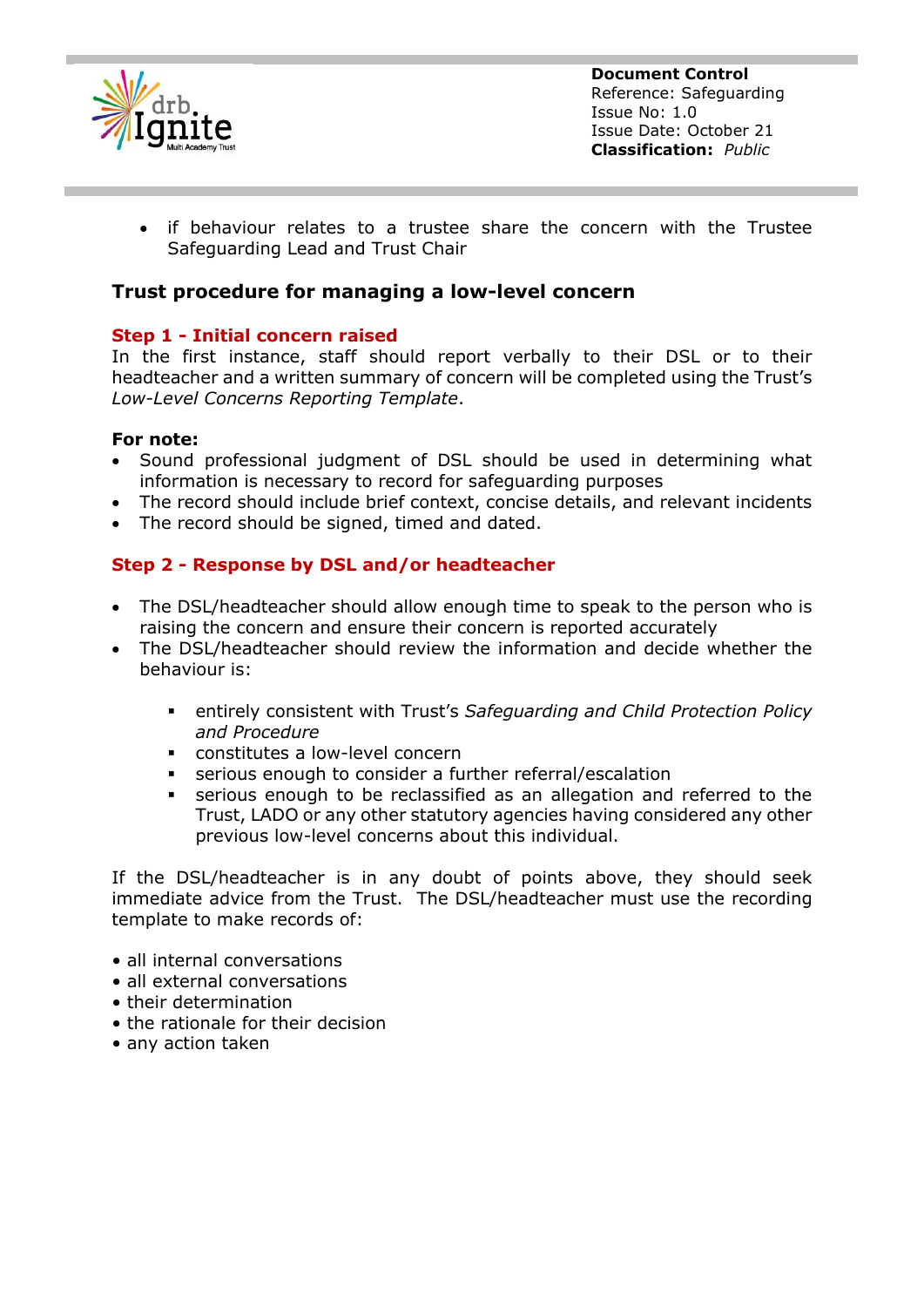

#### **Step 3 – Decision making and next steps**

If the information shared meets the Trust's expectations and is compliant with the Trust's *Safeguarding and Child Protection Policy and Procedure*:

- DSL to inform the individual concerned what was shared about their behaviour and give them an opportunity to respond
- DSL to speak to the person who shared the low-level concern, providing feedback about how and why the behaviour is consistent with the Trust's Safeguarding Policy and Procedure and KCSiE 2021
- Trust/school to consider if a review of the Trust's safeguarding procedures is necessary e.g. are policies and procedures clear? Has training been unsatisfactory? Is the Trust's *Low-Level Concern Policy* clear enough?
- Trust/school to consider further staff training/support for the *Low-Level Concern Policy* e.g*.* if the same individual reports similar low level concerns that are found not to breach Trust Policy

If the information shared **does not meet** the Trust's expectations and is in breach of the Trust's *Safeguarding and Child Protection policies and procedures* regarding a low-level concern, the DSL/headteacher/ Trust will:

- take immediate action to discuss with the individual concerned and give them opportunity to respond
- recognise that a sensitive and proportionate approach is essential
- maintain confidence that concerns will be handled promptly and effectively, whilst protecting staff from potential false or malicious allegations
- maintain that any investigation is on a *need to know* basis e.g. the concern may be dealt with by management guidance and/or training and not give rise to further action
- ensure a positive and supportive conversation with the individual to enable them to meet future expectations noting that lasting change in behaviour is least likely to be achieved by an approach experienced as critical or threatening
- assess whether further evidence gained raises the level of concern, if so, the DSL should seek guidance from their headteacher, the Trust and/or LADO.
- ensure that if referring to LADO, the headteacher/Trust is always informed.

#### **Previous low-level concern**

If an individual has had a previous low-level concern raised against them, the DSL must inform their headteacher and the Trust of this further concern. The information available will be reviewed and a decision may be made to reclassify the concern as a more serious concern or allegation.